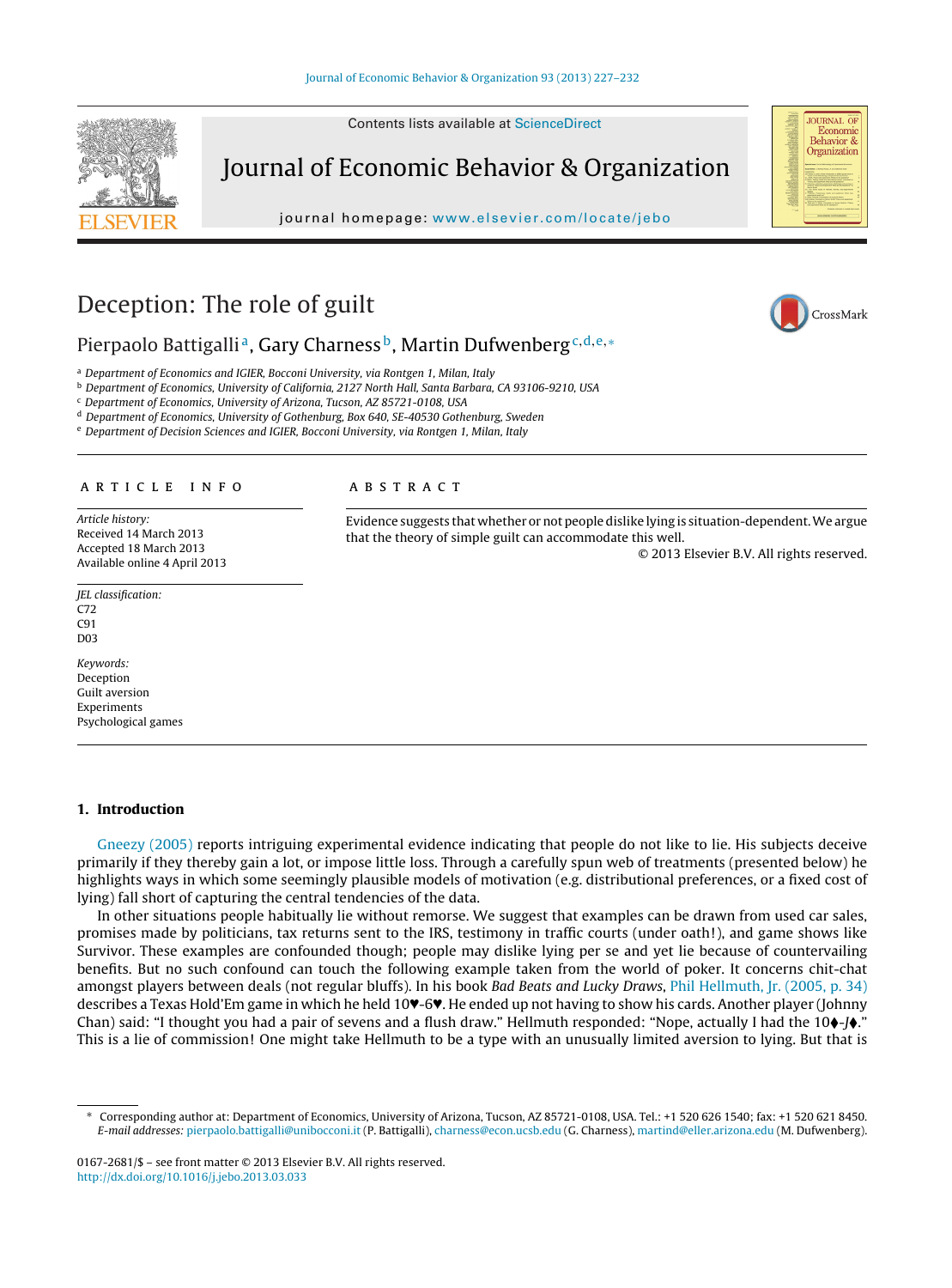| <b>Table 1</b>            |  |
|---------------------------|--|
| Payoffs used in CTSR game |  |

| Treatment | Option | Payoff to |          |  |  |  |
|-----------|--------|-----------|----------|--|--|--|
|           |        | Player 1  | Player 2 |  |  |  |
|           | A      | 5\$       | 6\$      |  |  |  |
|           | B      | 6\$       | 5\$      |  |  |  |
|           | A      | 5\$       | 15\$     |  |  |  |
|           | B      | 6\$       | 5\$      |  |  |  |
|           | A      | 5\$       | 15\$     |  |  |  |
|           |        | 15\$      | 5\$      |  |  |  |

not the case. He writes: "Although I never lie outside of poker, to me, lying about what you just had in a poker hand is part of bluffing. Why give someone a 'free read' on your play?"1

We argue that [Battigalli](#page--1-0) [and](#page--1-0) [Dufwenberg's](#page--1-0) [\(2007\)](#page--1-0) (cf. [Battigalli](#page--1-0) [and](#page--1-0) [Dufwenberg,](#page--1-0) [2009,](#page--1-0) <sup>2</sup> [Geanakoplos](#page--1-0) et [al.,](#page--1-0) [1989\)](#page--1-0) theory of simple guilt can explain the central tendencies of Gneezy's data, while accommodating other situations where people do not suffer when they lie. Section 2 recalls Gneezy's results, Section 3 introduces guilt, [Section](#page--1-0) [4](#page--1-0) describes the fit with data, and [Section](#page--1-0) [5](#page--1-0) concludes.

#### **2. Gneezy's experiment**

Gneezy studies a two-player "cheap talk sender-receiver" (CTSR) game. There are two options, A and B. Only player 1 is informed of the involved monetary consequences, and then sends one of two messages to player 2:

Message A: "Option A will earn you more money than option B." Message B: "Option B will earn you more money than option A."

Player 2 must choose between options A and B after getting 1's message. The monetary consequences, known to 1 but not to 2, vary across three treatments as described in Table 1:

Message A tells the truth; message B is a lie. Message B was chosen in, respectively, 36%, 17%, and 52% of the cases in treatments 1, 2, and 3.

In order to determine if these results reflect aversion to lying (as opposed to preferences over distributions of payoffs) Gneezy employs three dictator treatments, where player 1 chooses between options A and B and player 2 has no choice. For the CTSR games, Gneezy reports evidence (p. 386) that player 2 followed 1's message in about 80% of the cases, and player 1 expected the message to be followed in about 80% of the cases. To allow comparability, in the dictator games the probability of executing 1's choice was 80% with the dollar consequences as seen in Table 1. If lying were painless, one would expect the frequency of option B choices in the dictator game to match the frequency of message B choices in the CTSR games.

That did not happen. Option B was chosen in, respectively, 66%, 42%, and 91% of the cases; each number is significantly higher than the corresponding one in the CTSR treatments. Gneezy concludes: "it is not only care for others that motivate behavior, but also aversion to lying" (p. 388). However, the (significant) difference between CTSR treatments 1 and 2 (36% vs. 17%) suggests that assuming a fixed cost of lying will not by itself do the job.

#### **3. Simple guilt**

[B&D](#page--1-0) [\(2007\)](#page--1-0) introduce a theory of guilt aversion, which applies to extensive games with monetary payoffs. The basic idea is that player i suffers from guilt to the extent that he believes that player  $j \neq i$  gets a lower (monetary) payoff than i believes *j* believes she will get.<sup>3</sup> For a two-player game, a psychological utility function of player 1,  $u_1$ , can be defined thus:

$$
u_1(z, \alpha_2) = \pi_1(z) - \theta_1 \max\{0, \mathbb{E}_{\alpha_2}[\pi_2] - \pi_2(z)\},\tag{1}
$$

where z is the outcome of the game (terminal node reached),  $\pi_i(z)$  is the dollar payoff of player  $i$  at  $z$ ,  $\alpha_2$  is player 2's pre-play belief on how the game will be played,  $\mathbb{E}_{\alpha_2}[\pi_2]$  is 2's subjective expected payoff calculated using  $\alpha_2$ , and  $\theta_1$  is an exogenously given positive constant.

 $<sup>1</sup>$  [Hellmuth](#page--1-0) [\(2005\)](#page--1-0) is not a unique case. Leading poker texts actively encourage lies, or at least very deceptive use of language and demeanor. For some</sup> colorful testimony, we refer to several examples in [Brunson](#page--1-0) [\(1978/2002\);](#page--1-0) see e.g. pp. 80–81, 88–89, 105–106, 427–428 (the first three of these examples are crafted by "Crazy Mike" Caro).

<sup>2</sup> From here on, Battigalli and Dufwenberg will be abbreviated with B&D.

<sup>&</sup>lt;sup>3</sup> This conforms well with findings in social psychology, e.g. by [Baumeister](#page--1-0) et [al.](#page--1-0) [\(1994,](#page--1-0) [1995\).](#page--1-0)